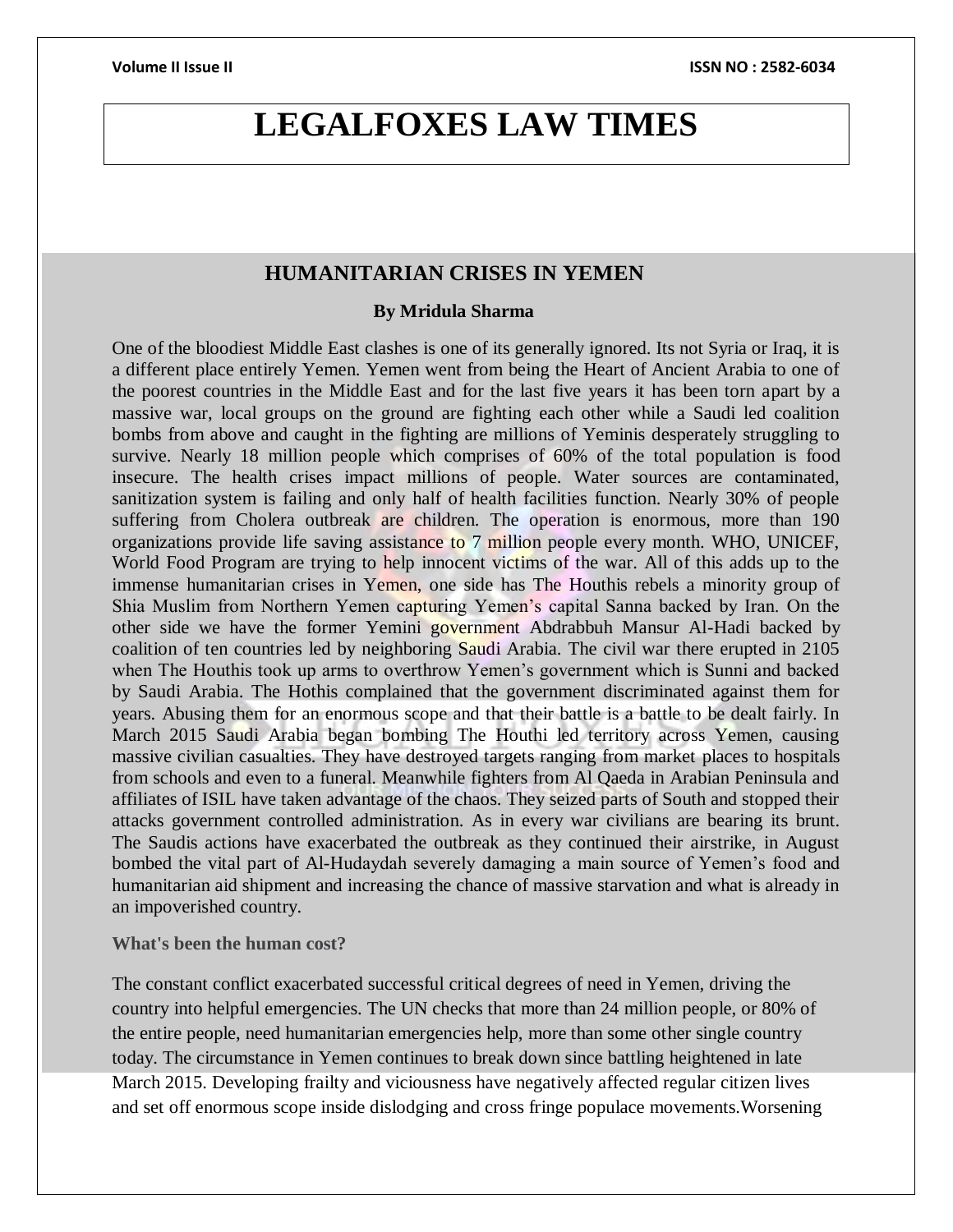### **Volume II Issue II ISSN NO : 2582-6034**

brutality has upset the lives of millions, bringing about inescapable losses and gigantic relocation. Yemenis have been compelled to escape their homes and are needing helpful assistance.Severe ailing health, supported clash and an absence of compassionate access have created pulverizing impacts. Without quick assistance, even fundamental endurance is at danger. The circumstance is desperate to the point that just about 1 million uprooted Yemenis have lost expectation and endeavored return back to undermining conditions.Women and youngsters are at specific danger of sexual brutality and abuse by human bootleggers en route, help laborers state. Displaced people have detailed encountering different sorts of injury during their excursions, including being looted, shot at by civilian armies, constrained in the process of childbirth or denied of food and water.

Keeping in view that the current battle in Yemen has profound roots in territorial elements and recorded complaints among neighboring countries . Accordingly, battling among nearby furnished groups won't really end even after the Saudi-drove alliance pulls out. Albeit territorial entertainers have misused the contention in their own opposition for impact, the war started over neighborhood complaints around administration and asset sharing. Much about whether and how the war closures will rely upon the choices of these neighborhood Yemeni entertainers themselves, and whether they are remembered for an understanding. Nevertheless, the approaching finish of the mediation denotes a defining moment in a war that has executed in excess of 100,000 individuals and made the world's most noticeably awful humanitarian emergency.

Nations in the district will assume a basic function in guaranteeing that the war closes in a strong settlement — or resumes in another emphasis following the alliance's takeoff. They can help end common battles by supervising a nation's pledge to settling struggle and forestalling the development of spoilers, or entertainers that effectively look to upset compromise measures.

Common wars are additionally bound to continue following arranged settlements than after triumph by one side to the contention or a truce. In arranged settlements, on the off chance that one side sets out their weapons, they have no assurance that the opposite side won't exploit this unevenness to proceed with the fight.Once an understanding has been struck, outer gatherings can deflect equipped groups from continuing the battle by raising the expenses of noncompliance.regional entertainers are bound to control their intercession when an incredible force accomplice utilizes influence, for example, taking steps to cut monetary guide or arms deals, to convince them to do as such. The United States has a particularly significant task to carry out here. By keeping up the pressureon its security accomplices Saudi Arabia and the UAE, the United States can help forestall the resumption of the mediation and spot backhanded tension on nearby entertainers who get Saudi and Emirati backing to adhere to the details of an arrangement.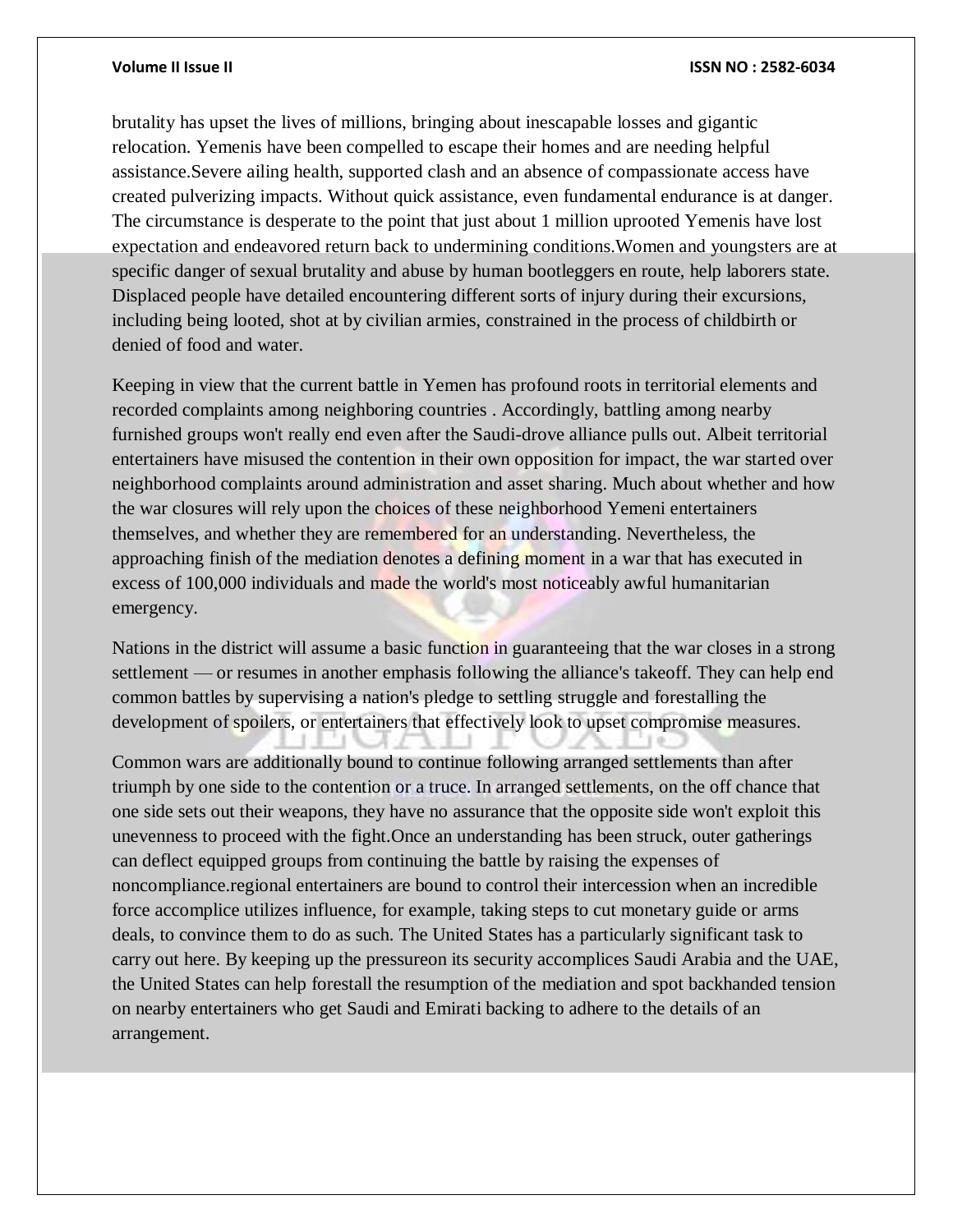### **Volume II Issue II ISSN NO : 2582-6034**

The economy has imploded and food costs quadrupled, driving more individuals into food uncertainty. Specialists have said Yemen could observer the world's most exceedingly awful starvation in 100 years.

Yemen's Houthi rebels have obstructed portion of the United Nations' guide conveyance programs in the war-torn nation – a solid arm strategy to compel the office to give them more noteworthy command over the huge humanitarian mission. The radical party has made allowing admittance to regions under their influence dependent upon a whirlwind of conditions that guide offices reject, partially in light of the fact that it would give the Houthis more noteworthy influence over who gets help. The Houthis' check has ruined a few projects that feed the close starving populace and help those dislodged by the almost six-year common war. More than 2 million recipients ... are straightforwardly influenced. The Houthis' requests have fed longlasting worries among help offices over the renegades' redirecting of humanitarian funds and supplies into their own or their allies' pockets or toward their war exertion. Conveying help in a combat area has consistently represented an issue for U.N organizations, yet authorities said the circumstance in Yemen has been particularly testing. Almost 300,000 pregnant and nursing mothers and children under the age of 5 have not gotten sustenance supplements for over a half year on the grounds that the Houthis 'held beneficiary prisoner to the 2%' demand.The Houthis have been standing up against U.N. endeavors to fix observing of some \$370 million every year that its organizations as of now provide for government establishments controlled generally by the rebel group. That cash should pay compensations and other organization costs, yet in excess of 33% of the cash spent a year ago wasn't inspected.

Since late 2014, a many cases have been reported of the Houthis and powers faithful to the late president Saleh doing discretionary and damaging detainment, just as constrained vanishings and torture.The parties effectively enlist children by powers. The party to the conflict bother and undermine rights activists, journalists, human rights defenders, humanitarian workers, they force restrictions on their work, that frequently sliced off administrations gave to individuals out of luck." The populace had been denied of "food, water and medication during a period of a remarkable humanitarian emergency. With in excess of 24 million individuals – 80% of the populace - subject to humanitarian guide to endure.

The US has been giving bombs to help the Saudi powers and airstrikes in Yemen. In March 2019, this drove the United States Senate to pass a goal to end US backing of Saudi Arabia. It was rejected by President Donald Trump, and in May, the Senate neglected to abrogate the denial.

From one side of the country to the other, Yemen has a few hundred ventilators to serve a populace of 30 million. Since 2015, the United States has given over \$2.4 billion in crisis humanitarian guide for Yemen.The United States gave more than \$700 million in help to the United Nations and different associations working in Yemen a year ago, with a huge segment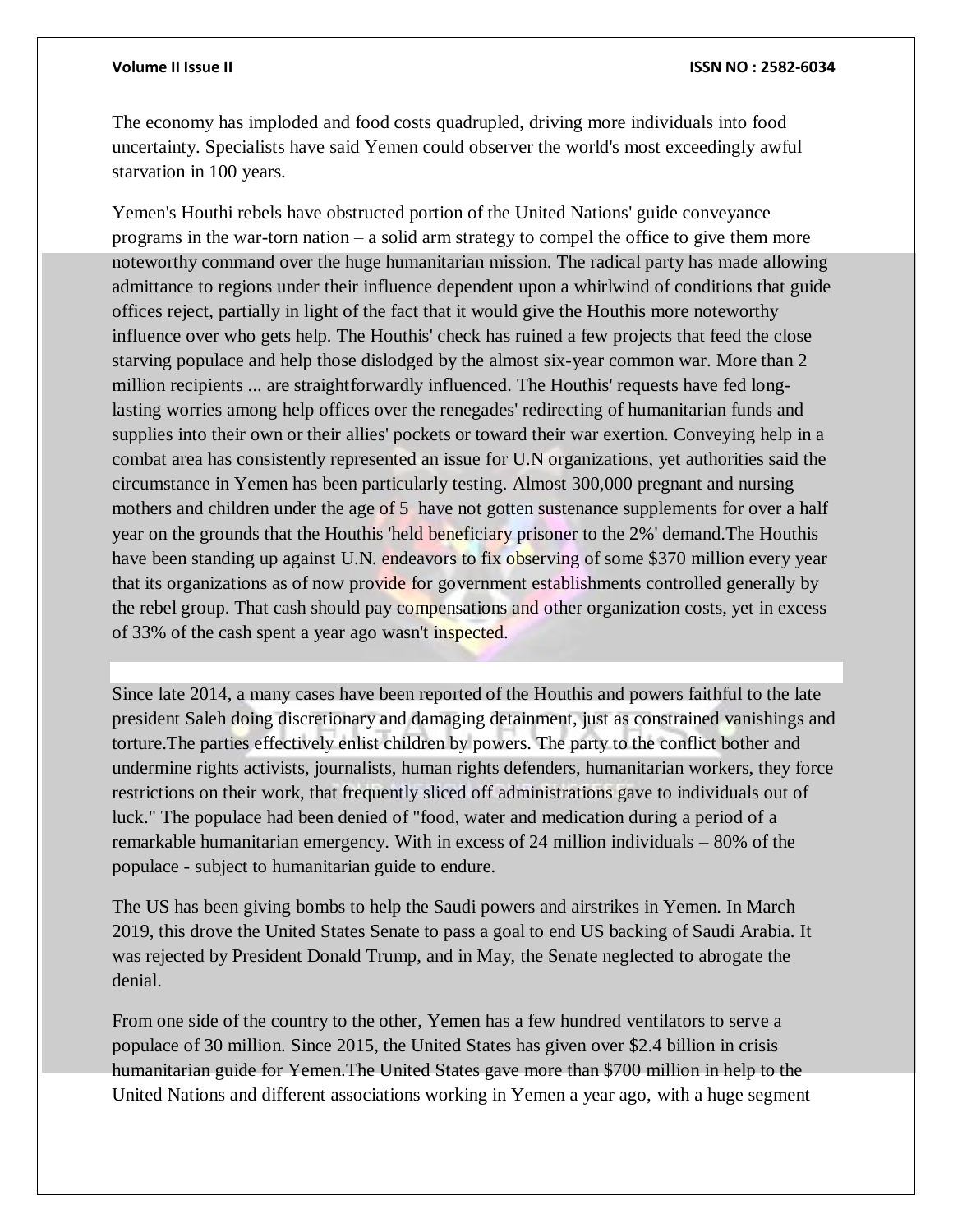going to programs in the Houthi-controlled northern piece of the nation. Yemen has paid a high price for the regional cold war between Saudi Arabia and Iran.The United States has both the public security interest and the ethical basic to intercede strategically, however forcefully, to stop the battling. Locally, political and ancestral groups should be accommodated.

# **During Corona**

With the need of more than \$3.2 billion for humanitarian reaction in 2020, just US \$1.34 billion was swore causing the aid operation near the very edge of breakdown. In a nation with over 70% populace relying upon help and near the very edge of starvation, the pandemic has added to the fuel with the absence of appropriate working of organisations like WFP, FAO inside the nation contracted because of funds. Individuals in Yemen are survivors of people, not the nature.The worldwide spread of the novel Covid illness (COVID-19) has started the most noticeably awful humanitarian emergency since World War II Yemen isn't an exception. COVID-19 has exasperated the condition as cases have been on the ascent consistently. The infection is exacerbating the impacts of war.

The five years of the contention has crushed the nation, leaving a huge number of individuals without admittance to even fundamental medical care, portable water and sterilization — basic for keeping the infection from spreading. It ought to be noticed that before the principal instances of Covid were accounted for, Yemen was at that point battling to adapt to certain infectious illnesses, for example, intestinal sickness, dengue and cholera. More than 70% of the nation's all out populace has frail invulnerable framework, which implies that those experiencing ongoing ailment could contract COVID-19 all the more without any problem. Half of the clinics are not completely useful, with under 1,000 ventilators and emergency unit the nation over. Yemen has one of the world's least testing rates  $-31$  tests for every million residents. So far the nation has detailed more than 1,000 affirmed Covid cases and 288 passings. Be that as it may, the number is promoted to be higher in zones constrained by Houthis in the north.

**OUR MISSION YOUR SUCCESS'** 

**Why should this matter for the rest of the world?**

What occurs in Yemen can extraordinarily fuel provincial strains. It likewise stresses the West on account of the danger of assaults -, for example, from al-Qaeda or IS offshoots - radiating from the nation as it turns out to be more unsteady.

The contention is additionally observed as a feature of a local force battle between Shia-managed Iran and Sunni-governed Saudi Arabia.

Gulf Arab states - supporters of President Hadi - have blamed Iran for reinforcing the Houthis monetarily and militarily, however Iran has denied this.